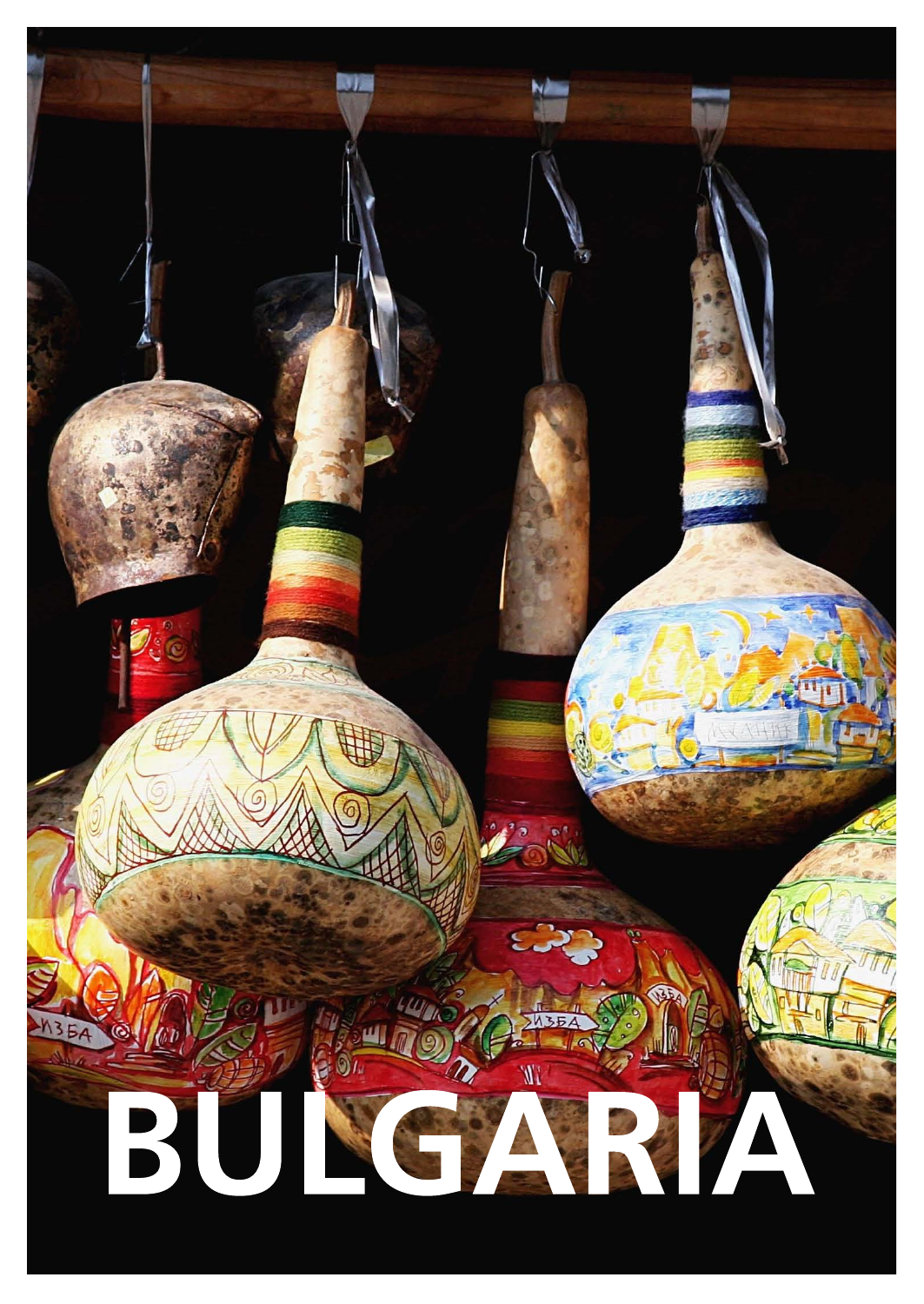# **Bulgaria**

In Bulgaria, prior to joining the European Union, all of the main EU directives were implemented in national law. At the beginning of 2007, Bulgaria joined the European Union and since then has offered a reliable legal framework for the business operations of foreign companies.

The Bulgarian tax law system is largely adjusted to the European framework so that an investor from the European zone can easily find his way around and is not confronted with serious "cultural" differences in this respect.

The Bulgarian civil and commercial law is very similar to German civil and commercial law. This can be explained by the fact that at the beginning of the nineties the German commercial code was used as a basis for the new creation of the Bulgarian commercial law. A number of differences nevertheless remain which should be mentioned such as use of the non-possessory pledge as a means of providing security. In contrast to the German right of lien, in Bulgaria a right of lien can be transferred without transfer of the possession. This legal practice is widely used in Bulgaria to provide security covering claims. In this process the security of the company as a whole is pledged.

Despite modernisation and adjustment, Bulgarian labour law is still very conservative and bureaucratic. The general unfriendliness of the legal regulations to employers has its roots in the socialist years.

Bulgarian real estate law is not characterised by serious differences to German law. However, criticism has to be made of the functionality of the Bulgarian land register. The information supplied by the electronic land register is not very reliable as registrations are partly missing or incorrect. When checking real estate we therefore always recommend a visit to the local land register office.

Although since joining the EU the function of the Bulgarian court system can be described as reliable, a number of weaknesses nevertheless exist. In particular the Bulgarian judges are often inexperienced with the interpretation and application of European legislation which as a result can often lead to the wrong interpretation or application of European regulations. In order to take preventive action lawyers are especially called upon in the application initiating the proceedings to include a "textbook" representation of the application area of the regulation and to list conditions necessary for the application of the said provision and interpretations of the said provision.

The Bulgarian financial accounting requirements can be described as bureaucratic, and in particular bureaucratic regulations govern the presentation and retention of documents.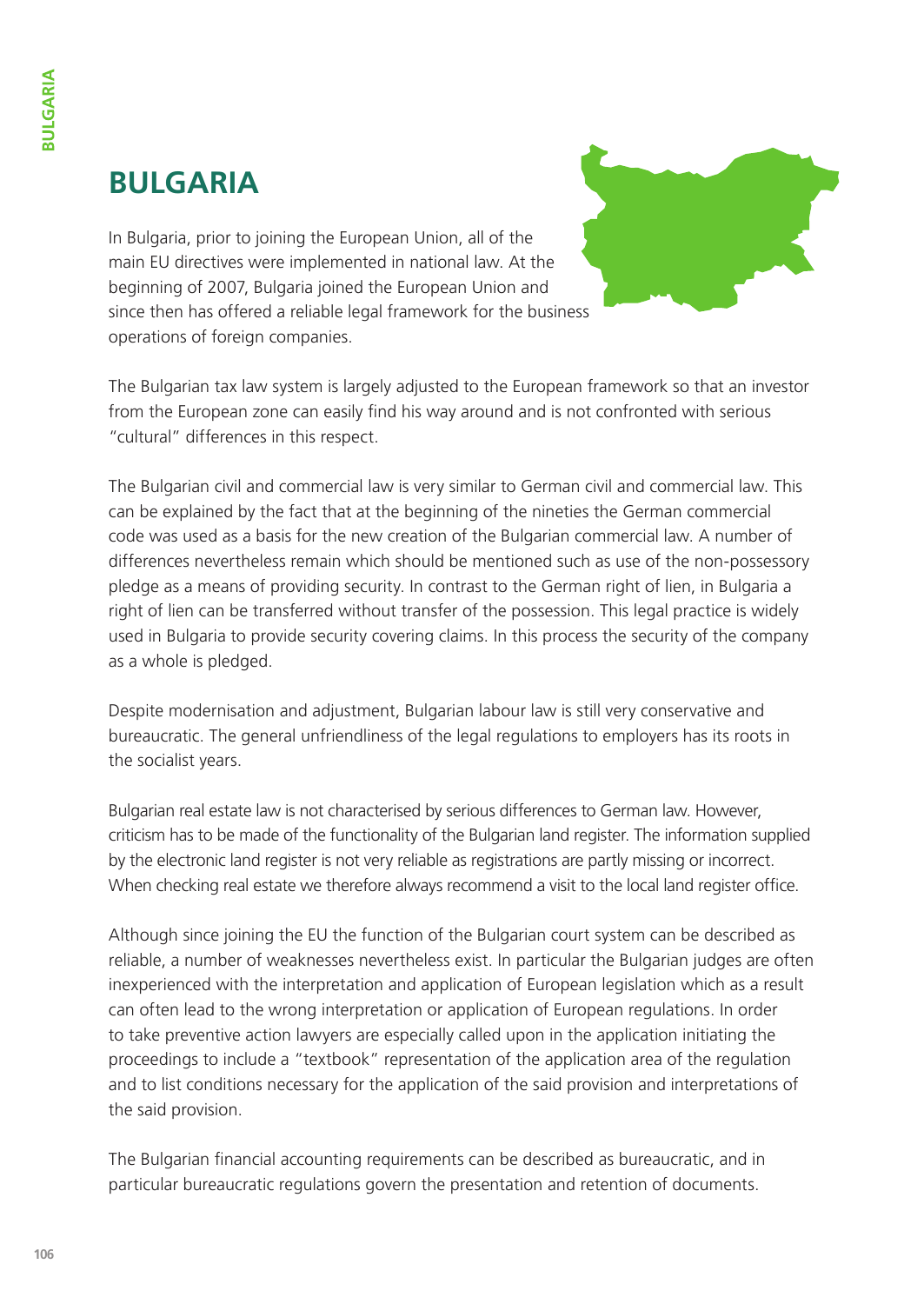# Practical examples **Auditing**

## Background facts:

The subsidiary of a large German company has been successfully doing business in Bulgaria for many years in the field of food production. The non-compulsory auditing was initially carried out by Rödl & Partner. As the subsidiary continued to grow, the company management in Germany decided to appoint a new local managing director who was primarily responsible for the purchase of raw materials and finances of the company. The new managing director immediately begins to "optimise" the processes of the company. This includes changing of the auditor with the reasoning that a non-compulsory audit can be carried out by a local company at lower cost. In the next three years the profit of the company shrinks by almost 30%. The headquarters in Germany is perplexed by this development. The auditing department of Rödl & Partner in Bulgaria is commissioned to carry out an internal audit of the financial accounting of the subsidiary. The results of the internal audit are generally positive, the financial accounting is maintained correctly. Just a single fact stood out negatively for the auditor. In the last three years the company had procured certain raw materials at a purchase price which was far above the usual procurement price in the market. The auditor carries out a short market analysis and establishes that there are no explicable reasons which would justify such a purchasing strategy. There were sufficient grounds for suspicion that the managing director procured raw materials from certain suppliers at excessive prices and simultaneously received a "bonus" from the supplier for the conclusion of the business. After a number of telephone calls with the supplier it was established that the managing director had actually received "kick-back" payments.

## What can be done now?

The lawyers of Rödl & Partner dismiss the managing director with immediate effect and file a claim for compensation with the civil court. In addition, a referral is made to the public prosecutor.

## What should one have done differently from the beginning?

An experienced and independent auditor would already have discovered change to the purchasing policy of the company in the first year and informed the parent company in Germany in the management letter.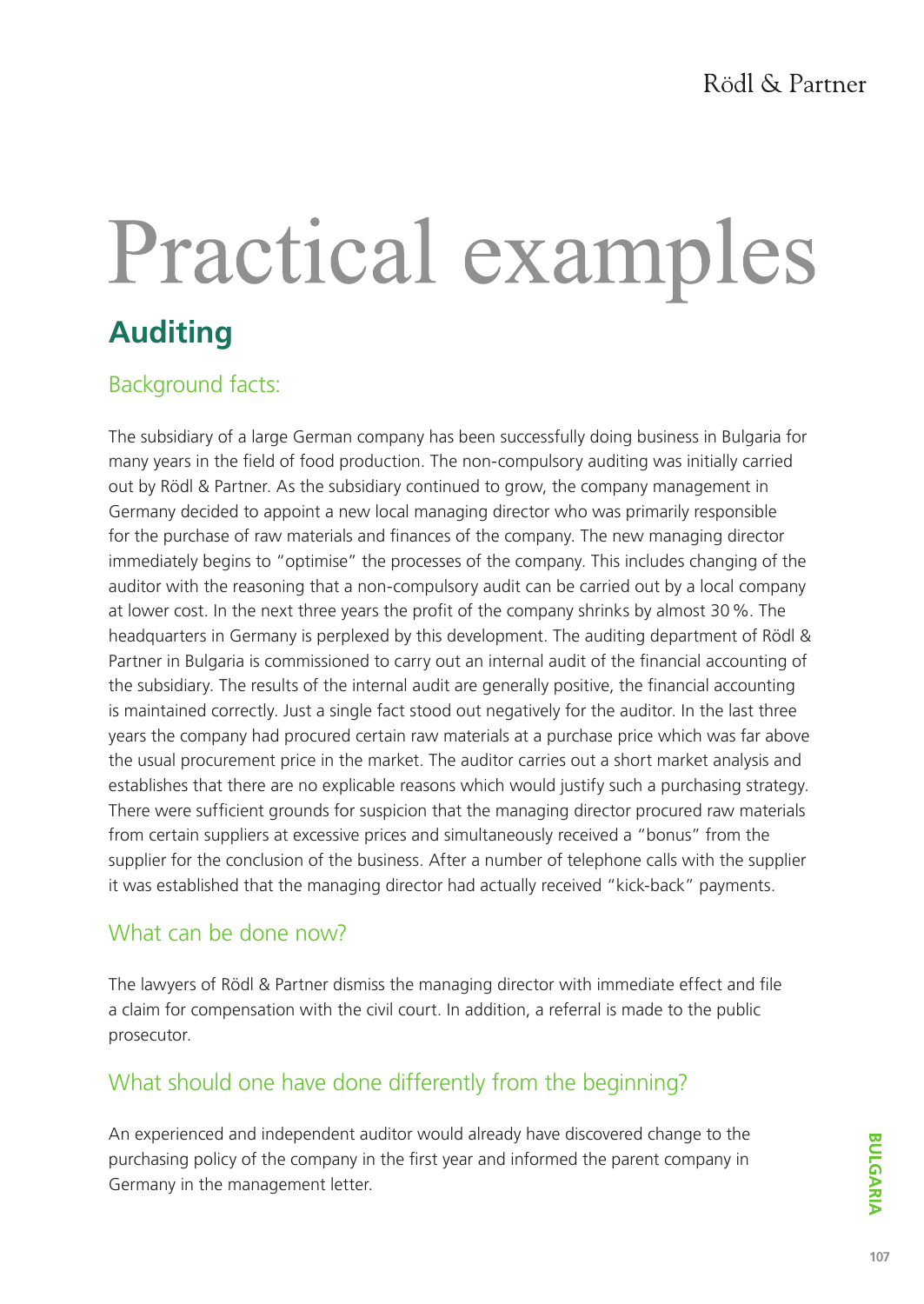## **Taxes**

## Background facts:

The Franz & Sepp Bulgaria EOOD company, a subsidiary of Franz & Sepp AG is enjoying substantial growth. The German managing director who is also responsible for the company management of the Bulgarian subsidiary is delighted with the new construction order – the Bulgarian company has signed a contract to manage the execution of a construction order in the role of a general contractor. The total order is worth 20 million euros. The managing director dispenses with local legal and tax consulting as he has already managed similar projects in other Eastern European countries and therefore feels he has the necessary experience. In addition, the ordering party is a company with which there is a good business relationship so that he has full confidence in his business partner. The order is carried out according to the terms of the contract – the part acceptance is made according to the progress of the construction work and accordingly progress payments (after invoicing) are made.

With the final acceptance the parties agree that the final invoice to the amount of 1 million euros will not be written as the ordering party has complained about construction defects and warranty claims against the general contractor which amount to 1 million euros. Thereby the claims are to be set off against each other. In the acceptance report all the construction defects are bindingly listed. After conclusion of the project the tax office carries out a tax audit at Franz & Sepp Bulgaria EOOD. In the course of this audit the construction contract is checked extensively and it is determined that the agreed final invoice has not been written. In the tax assessment it is determined that the sales tax to the amount of 20% of the invoice which was not written must be deemed as existent and is therefore due for payment.

## What can be done now?

Rödl & Partner is commissioned to contest the tax assessment. In the preparation of the appeal the tax consultant establishes that the set-off made with the claim of the ordering party from the warranty was not documented and therefore cannot be presented as proof of the set-off. In the argumentation in support of the appeal one was only able to point out indications of the set-off, whereby such indications were in particular included in the acceptance report and in the correspondence between the parties.

## What should one have done differently from the beginning?

The involvement of a local tax consultant in such large projects is inherently important. He is familiar with the practices of the tax office and right from the start would have worked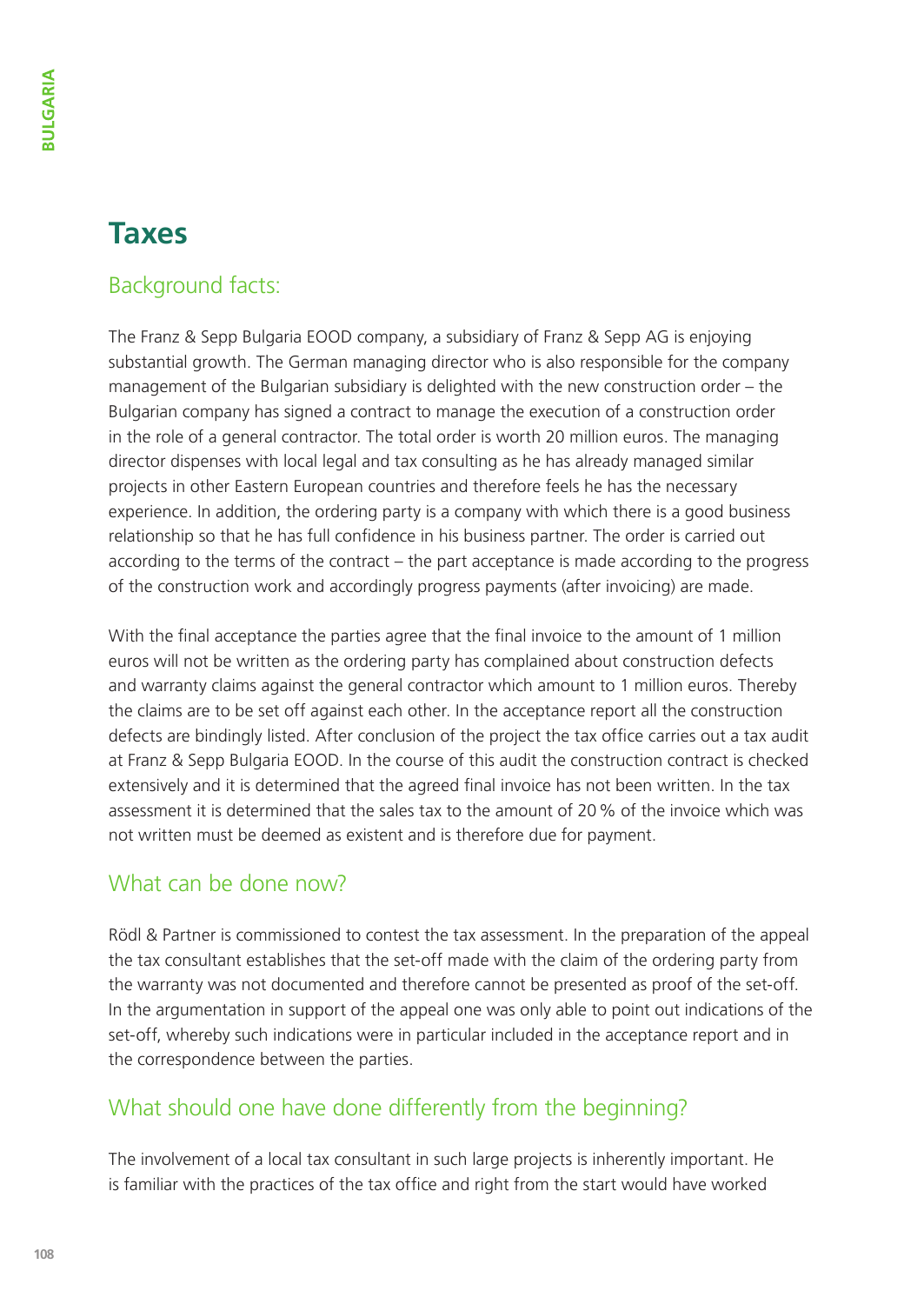towards an exact documentation of all transactions relevant for the tax situation. The result of the tax audit would have been without problems from the point of view of the company if the parties had had documented the development of the project and the setting off process in writing.

## **Law**

### Background facts:

In 2008, the German Mittelstand company Fuchs AG wanted to outsource its production to Bulgaria. After a long search a small Bulgarian company was found which was ideally suited to handle the contract plating. The opinion of the company management in Germany was that a due diligence of the Bulgarian target was not necessary as the company was small and easy to understand. The low purchase price of 100,000 euros did not justify a costly due diligence process. In addition, the assistant to the company management was a native Bulgarian and could translate the important documents of the target company such as balance sheets, commercial register and land register extracts. In 2013 the locally competent judicial enforcement officer contacted the company and announced that the enforcement of mortgage on the company property had to be endured. The company management in Germany is outraged at the news: "What mortgage can that be! The property had no financial burden! According to the land register extract, the seller was the owner and no mortgage was registered!"

### What can be done now?

Rödl & Partner was commissioned to investigate the matter. The investigation established that in 2004 a certain Mr. Ivanov, at that time owner of said property took out a consumer loan to the amount of 10,000 euros secured by a mortgage on the property. As the mortgage was made in a legally effective way and also applies to the current owner, the enforcement proceedings could only be avoided by the payment of 10,000 euros by Fuchs AG. The recourse claim has to be asserted against Mr. Ivanov.

## What should one have done differently from the beginning?

When a company is acquired in a foreign country the execution of a due diligence by local professionals is always to be recommended. In the circumstances of the case just the inspection of the current land register extract was not sufficient. In Bulgaria the land register is not based on properties, but is based on the owners, i.e. the land register extract only provides